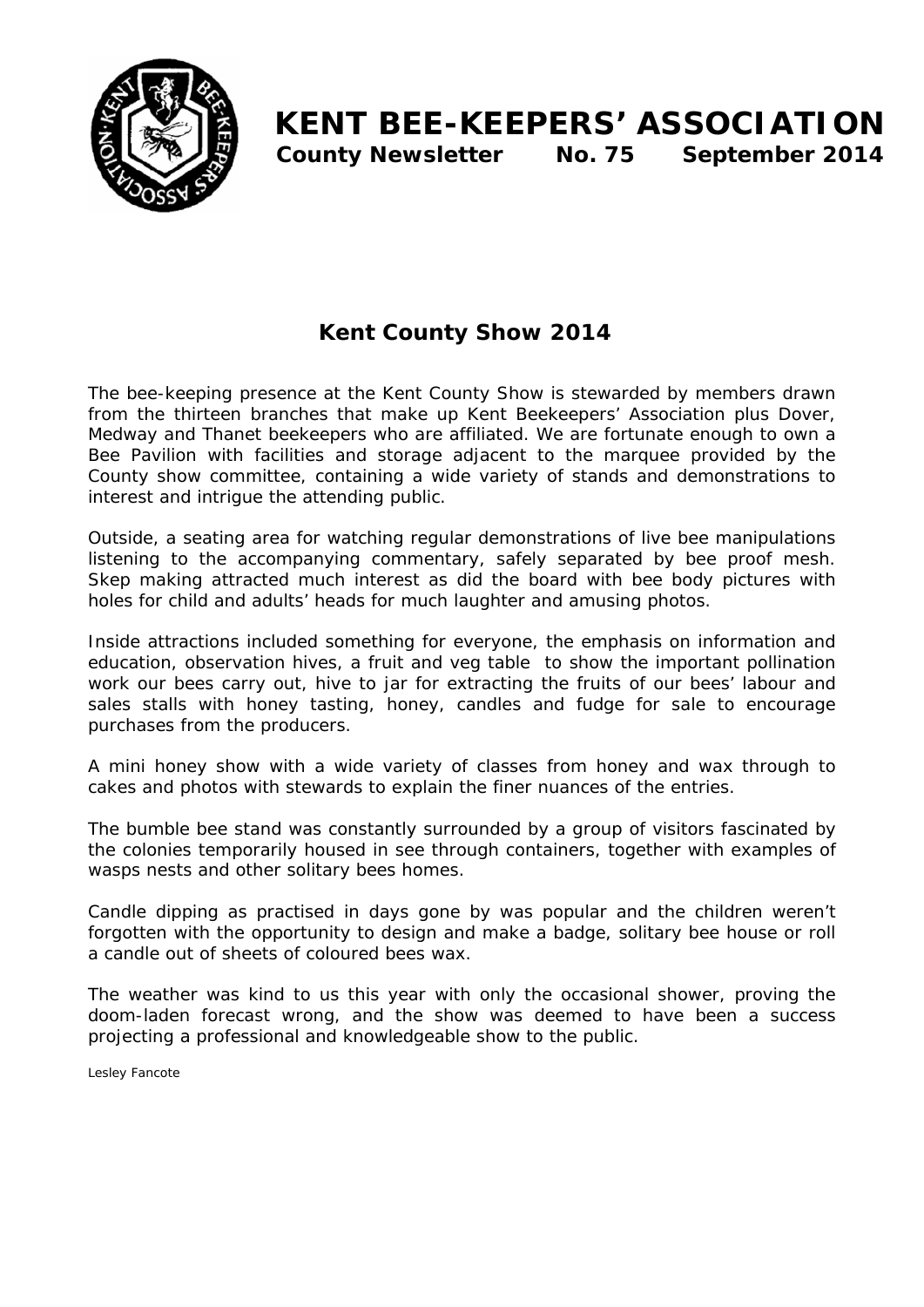### **KENT HONEY SHOW 2014 SPECIAL AWARD WINNERS**

**The Agricultural Society's Trophy**  Exhibitor with the highest points in classes 1-13 **Sue Clapson** 

> **Reginald Tower Rose Bowl**  Best exhibit in candles **Paul Abbott**

**Novice Cup**  Overall winner of classes 14 & 15 Sponsored by Freeman & Harding Jars **Lisa Wilson** 

**Mead Cup**  Overall Winner of classes 8 & 9 **Sue Clapson** 

#### **Best Honey Exhibit in Show**  Sponsored by Mann Lake UK **Mark Woollard**

Branch or Association Apiary Winner of class 20 **Medway Association** 

## **County and other events .**

### **BROMLEY AND ORPINGTON HONEY SHOW**

Emmanuel Church, The Grove, West Wickham **Saturday, 20th September 2014**  See website at www.kentbee.com/bromley for details

# **BIBBA 50TH ANNIVERSARY CONFERENCE COMBINED WITH THE SICAMM BIENNIAL CONFERENCE 26th-28th September 2014**

BIBBA (Bee Improvement and Bee Breeders' Association) is pleased to announce its 50th Anniversary Conference in collaboration with SICAMM (*Societas Internationalis Apis Melliferae Melliferae)* its European partner.

The conference, hosted by South Clwyd BKA, is open to everyone, with its core focus on bee improvement and the management of native and near native honey bees.

The three day event will take place from  $26<sup>th</sup> - 28<sup>th</sup>$  September 2014 at the Pavilion, Llangollen, North Wales, where delegates will learn about improving their own stocks of honey bees, whilst enjoying an excellent and varied social programme.